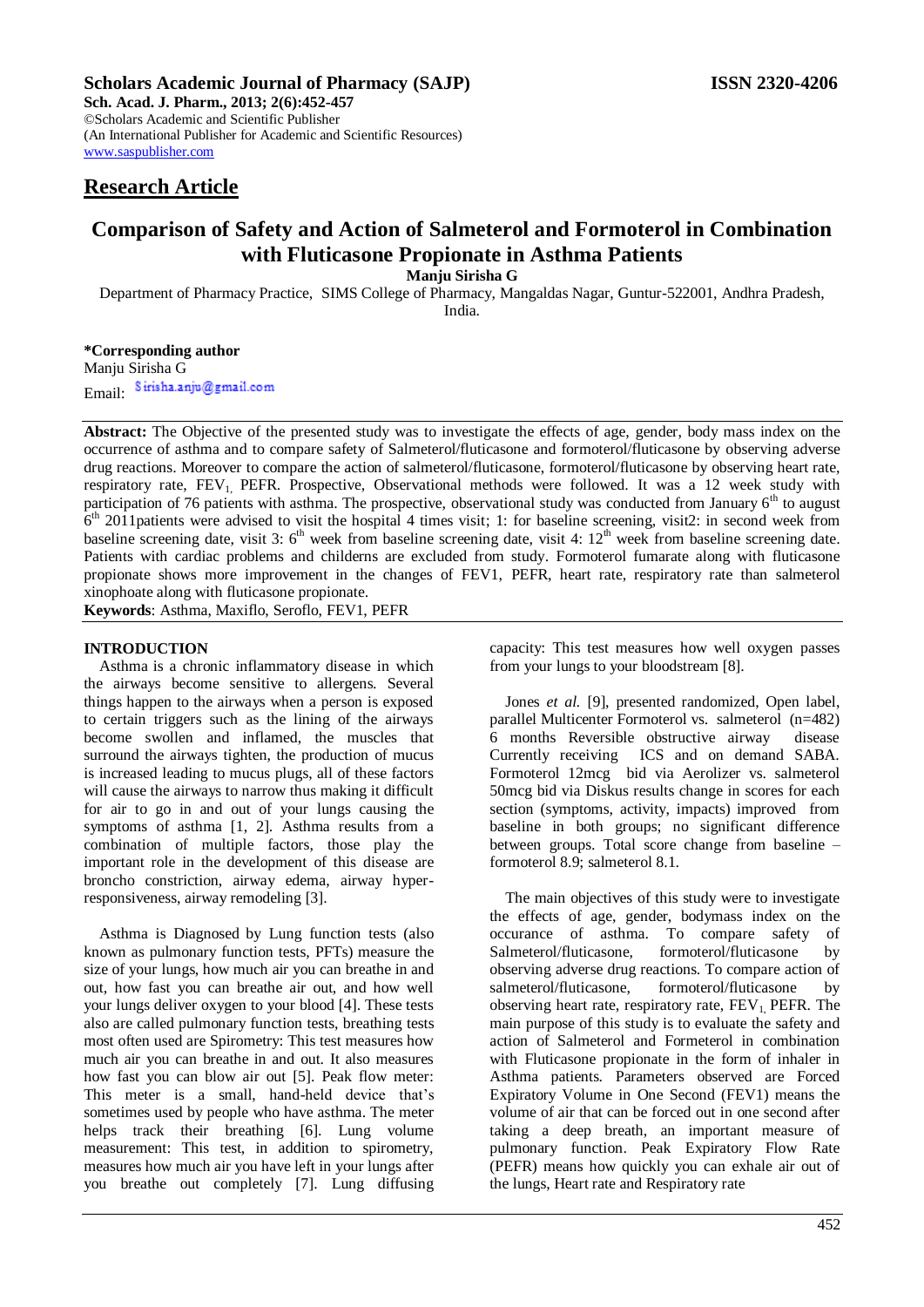# **EXPERIMENTAL SECTION**

 The work is being carried out at hospital in Pulmonology Department.

# **Inclusion Criteria**

Males and Females: 18-65years of age Patients with symptoms of airflow obstruction Non smokers

# **Exclusion Criteria**

Patients with cardiac problems Children

# **Study Site**

The study was conducted in both outpatients and inpatients in the department of pulmonology in Anurag chest hospital, Rajahmundry.

# **Study Design**

This study is a prospective, comparative12 week study consisting of 76 patients with asthma.

#### **Study Period**

The study was conducted from January  $6<sup>th</sup>$  to August  $6^{\text{th}}$  2011.

The patients are advised to visit the hospital in 4 Visit-1 for baseline screening (day 1)

Visit-2 in second week from baseline screening date

Visit-3 in  $6<sup>th</sup>$  week from baseline screening date Visit-4 in  $12<sup>th</sup>$  week from baseline screening date

#### **Parameters observed**

Forced Expiratory Volume in One Second (FEV1) Peak Expiratory Flow Rate (PEFR) Heart rate Respiratory rate

#### **RESULTS**

**Table1: Gender Distribution of Study Population**

| Gender  | <b>Number of Patients</b> | Percentage |
|---------|---------------------------|------------|
| Males   | 32                        | 42.10%     |
| Females | 44                        | 57.89%     |
| Total   | 76                        | 100%       |





Interpretation: By the above observations out of 76 patients in the study 32 were males (42.10%) and 44 were females (57.89%)

#### **Table 2: Age Distribution of Study Population**

| Age group | of<br><b>Number</b><br>patients | Percentage |
|-----------|---------------------------------|------------|
| $20 - 30$ | 8                               | 10.52%     |
| $30-40$   | 18                              | 23.68%     |
| $40 - 50$ | 22                              | 28.94%     |
| $50 - 60$ | 15                              | 19.73%     |
| $60 - 70$ | 13                              | 17.10%     |
| Total     | 76                              | 100%       |



**Fig. 2: Age Distribution of Study Population**

Interpretation: By the above observations patients at the age of 40-50 were more suffering with asthma compared to other age groups.

#### **Table 3: BMI of Asthma Patients**

| <b>Body</b><br>mass<br>index    | Number of<br>patients | <b>Percentage</b> |
|---------------------------------|-----------------------|-------------------|
| Normal<br>Weight(18.5-24.9)     | 18                    | 23.68%            |
| Weight<br>Over<br>$(25.0-29.9)$ | 28                    | 36.84%            |
| Obesity<br>(>30)                | 30                    | 39.47%            |



**Fig. 3: Mass Index of Asthma Patients**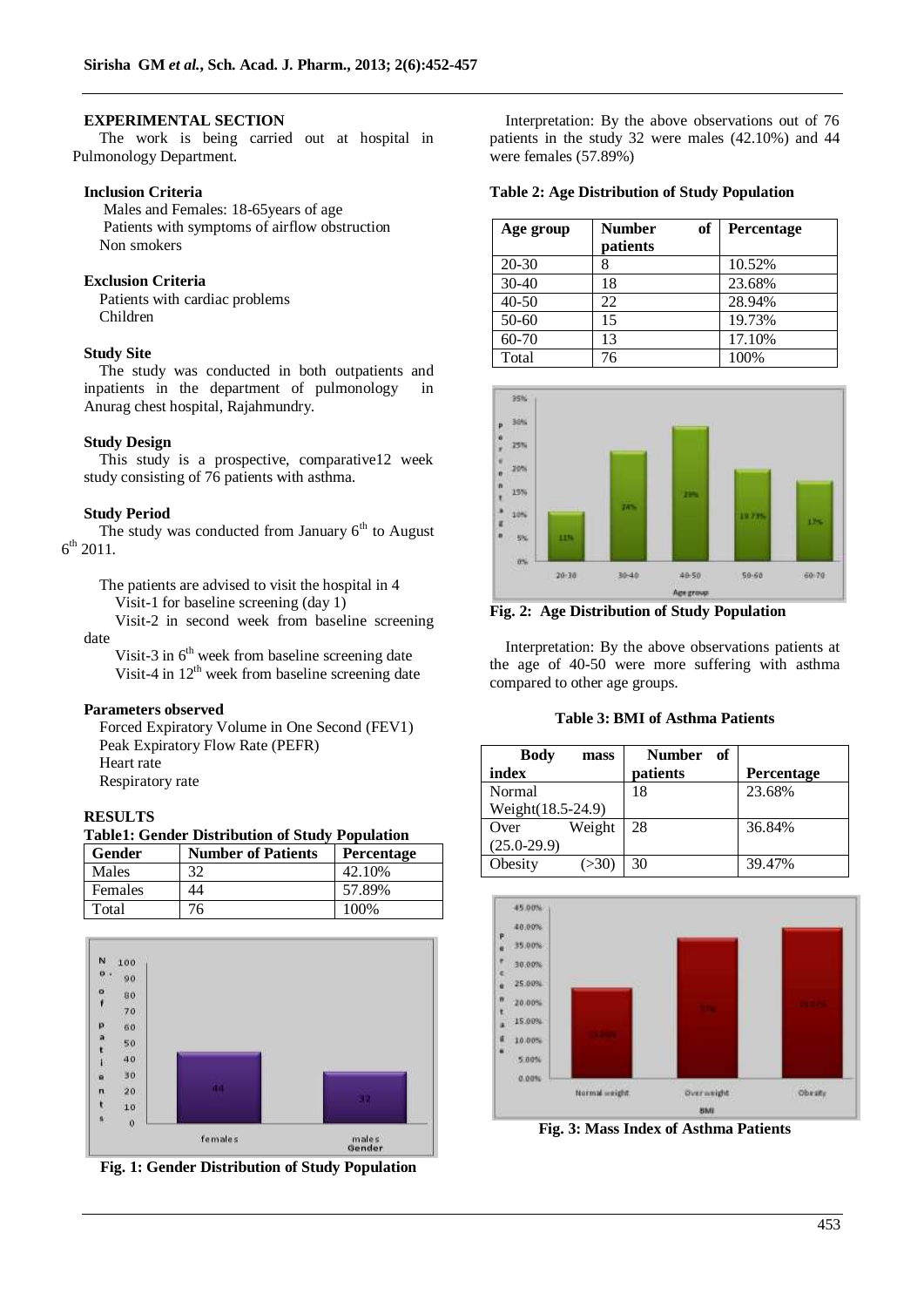Interpretation: By the above observations Asthma is more common in obesity patients compared to overweight and normal weight persons

**Table 4: Comparison of Adverse Drug Reactions of Two Inhalers**

| <b>Adverse</b> | <b>Maxiflo</b> | <b>Seroflo</b> | <b>Percentage</b> |                |
|----------------|----------------|----------------|-------------------|----------------|
| drug           | inhaler        | inhaler        | <b>Maxiflo</b>    | <b>Seroflo</b> |
| reactions      | $(n=38)$       | $(n=38)$       |                   |                |
| Headache       |                |                | 13.8              | 21.05          |
| Tremor         |                | っ              | 11.1              | 5.2            |
| Palpitations   | 3              |                | 8.3               |                |
| Tachycardia    |                |                |                   | 131            |



**Fig. 4: Comparision of Adverse Drug Reactions of Two Inhalers**

Interpretation: By the above observations adverse drug reactions are same with maxiflo inhaler as well as seroflo inhaler.

**Table 5: Comparision of Heart Rate with Two Inhalers**

| <b>Heart Rate</b> | MAXIFLO | SEROFLO  |
|-------------------|---------|----------|
|                   | $N=38$  | $N = 38$ |
| <b>Baseline</b>   |         |          |
| Before Inhalation | 110.78  | 110.78   |
| Aafter Inhalation | 110.11  | 110.14   |
| After 2 Weeks     |         |          |
| Before Inhalation | 102.22  | 104.47   |
| After Inhalation  | 94.35   | 97.23    |
| After 6 Weeks     |         |          |
| Before Inhalation | 93.56   | 96.23    |
| After Inhalation  | 90.74   | 91.34    |
| After 12 Weeks    |         |          |
| Before Inhalation | 85.32   | 88.93    |
| After Inhalation  | 82.56   | 82.45    |



Interpretation: By the above observations mean of Heart rate after inhalation reduced in visit 1,2,3 and 4 compared to Seroflo inhaler decrasing of Heart rate is faster with Maxiflo inhaler.

# **Table 6: Comparision of Respiratory Rate with Two Inhalers**

| <b>Respiratory</b> |                |                |
|--------------------|----------------|----------------|
| Rate               | <b>MAXIFLO</b> | <b>SEROFLO</b> |
|                    | $N=38$         | $N = 38$       |
| <b>Baseline</b>    |                |                |
| <b>Before</b>      | 32.85          | 32.67          |
| Inhalation         |                |                |
| Aafter Inhalation  | 30.23          | 30.21          |
| After 2 Weeks      |                |                |
| <b>Before</b>      | 28.57          | 29.57          |
| Inhalation         |                |                |
| After Inhalation   | 26.54          | 28.87          |
| After 6 Weeks      |                |                |
| <b>Before</b>      | 25.26          | 28.04          |
| Inhalation         |                |                |
| After Inhalation   | 24.75          | 27.34          |
| After 12 Weeks     |                |                |
| <b>Before</b>      | 23.17          | 24.67          |
| Inhalation         |                |                |
| After Inhalation   | 22.89          | 23.98          |



**Fig. 6: Comparision of Respiratory Rate with Two Inhalers**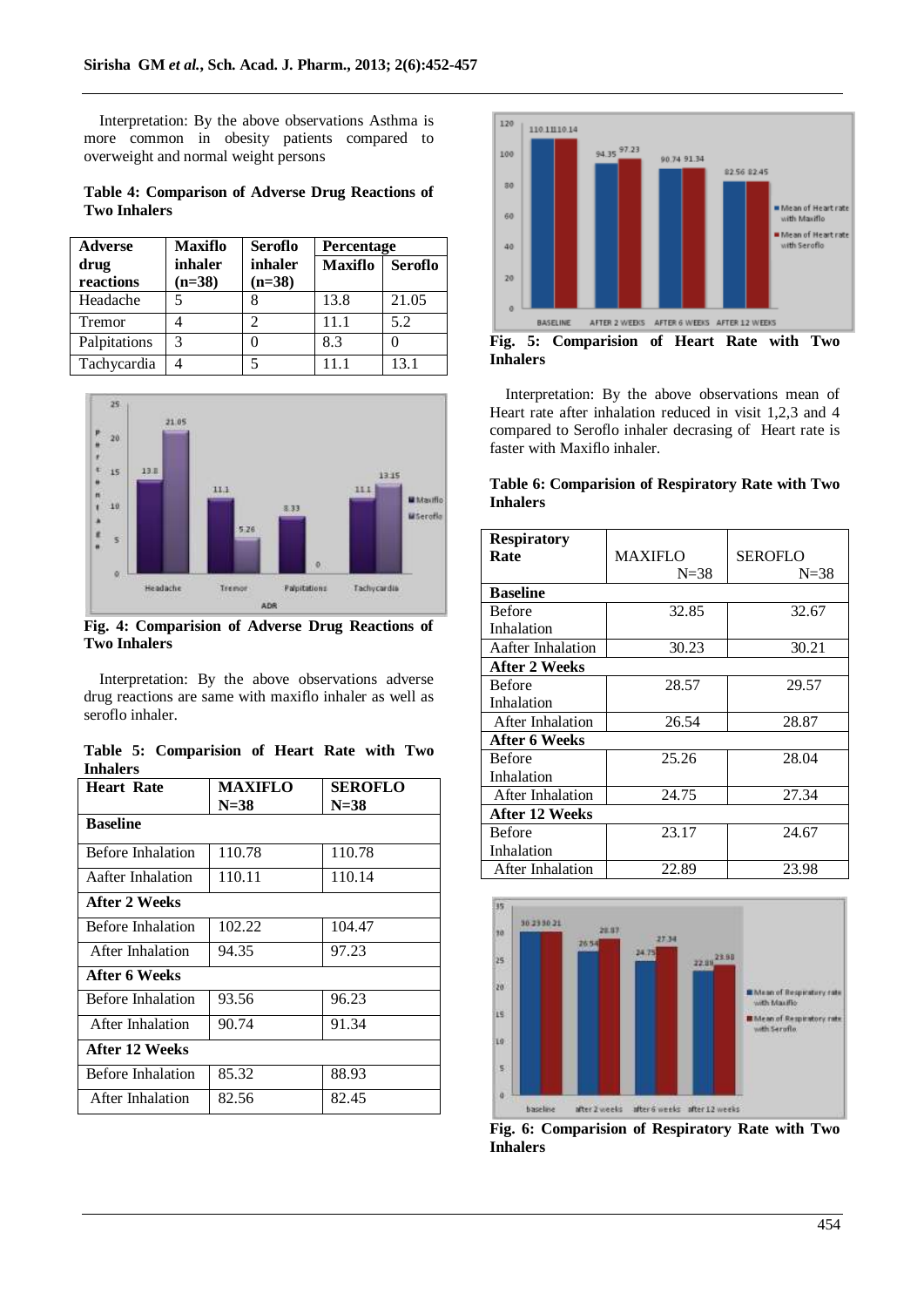Interpretation:By the above observations mean of Respiratory rate after inhalation reduced in visit 1,2,3,and 4,compared to Seroflo inhaler decreasing of Respiratory rate is faster with Maxiflo inhaler.

| <b>Table 7: Comparision of Forced Expiratory Volume</b> |  |
|---------------------------------------------------------|--|
| in One Second Values with Two Inhalers                  |  |

| FEV <sub>1</sub>        |                |          |
|-------------------------|----------------|----------|
|                         | <b>MAXIFLO</b> | SEROFLO  |
|                         | $N = 38$       | $N = 38$ |
| <b>Baseline</b>         |                |          |
| <b>Before</b>           | 2.68           | 2.68     |
| Inhalation              |                |          |
| After Inhalation        | 3.05           | 2.86     |
| After 2 Weeks           |                |          |
| <b>Before</b>           | 2.86           | 2.82     |
| Inhalation              |                |          |
| After Inhalation        | 3.22           | 3.13     |
| <b>After 6 Weeks</b>    |                |          |
| <b>Before</b>           | 3.16           | 3.12     |
| Inhalation              |                |          |
| After Inhalation        | 3.57           | 3.42     |
| After 12 Weeks          |                |          |
| <b>Before</b>           | 3.13           | 3.12     |
| Inhalation              |                |          |
| <b>After Inhalation</b> | 3.61           | 3.40     |



**Fig. 7: Comparision of FEV<sup>1</sup> Values with Two Inhalers**

Interpretation: By the above observations Forced Expiratory Volume in 1 Second increased after inhalation in visit1, 2, 3 and 4 compared to Seroflo inhaler increased in  $FEV<sub>1</sub>$  faster with Maxiflo inhaler.

# **Table 8: Comparision of Peak Expiratory Flow Rate values with Two Inhalers**

| <b>PEFR</b>     | <b>MAXIFLO</b><br>$N = 38$ | <b>SEROFLO</b><br>$N=38$ |
|-----------------|----------------------------|--------------------------|
| <b>Baseline</b> |                            |                          |
| <b>Before</b>   | 384.57                     | 384.54                   |

| Inhalation              |        |        |
|-------------------------|--------|--------|
| After Inhalation        | 387.32 | 386.89 |
| <b>After 2 Weeks</b>    |        |        |
| <b>Before</b>           | 400.34 | 392.76 |
| Inhalation              |        |        |
| After Inhalation        | 409.48 | 400.76 |
| After 6 Weeks           |        |        |
| <b>Before</b>           | 403.32 | 400.28 |
| Inhalation              |        |        |
| After Inhalation        | 408.34 | 406.76 |
| After 12 Weeks          |        |        |
| <b>Before</b>           | 404.67 | 398.97 |
| Inhalation              |        |        |
| <b>After Inhalation</b> | 410.47 | 408.76 |



**Fig. 8: Comparision of PEFR Values with Two Inhalers**

Interpretation: By the above observations Peak Expiratory Flow Rate increased after inhalation in visit1,2,3,and 4 compared to Seroflo inhaler increased in PEFR is faster with Maxiflo onhaler.

# **DISCUSSION**

Fluticasone propionate is a synthetic, trifluorinated glucocorticoid with potent antiinflammatory activity [10]. Formoterol is a very potent long-acting adrenoceptor  $\beta_2$ -agonist with a high intrinsic activity and a rapid onset of action [11]. Salmeterol is a longacting  $β_2$ -adrenergic agonist.

The study was prospective open labeled 12 week study. This study was conducted in Anurag Chest hospital, Rajahmundry.

The major parameters to assess the action of drug combinations are Forced expiratory volume in one second and peak expiratory flow rate ,heart rate and respiratory rate in 12 weeks.

The safety variables include adverse reactions that were documented based on spontaneous reporting and patient interview.

#### **Drug Profile**

#### **Maxiflo Inhaler [12-16]**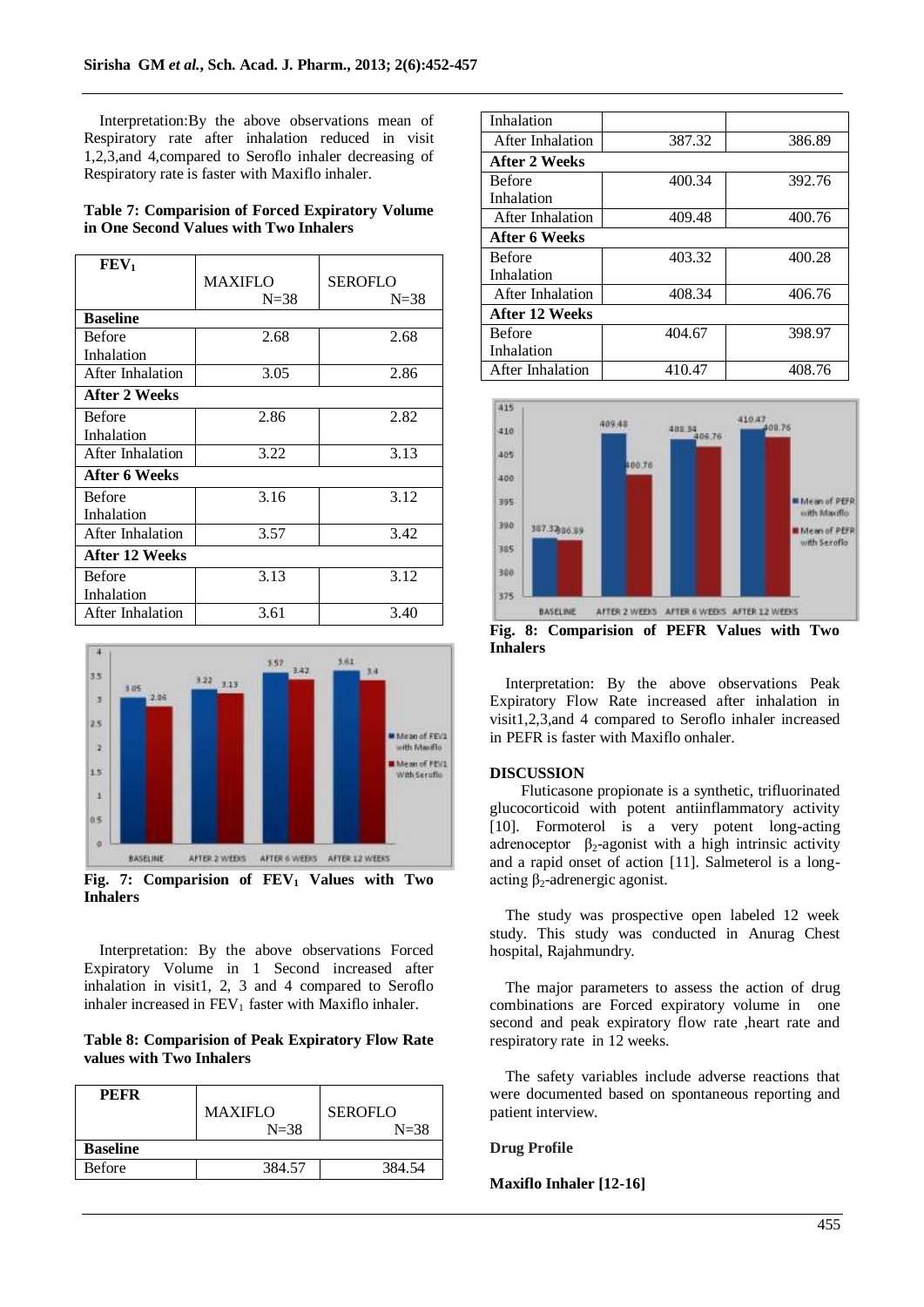# **Maxiflo-125 Inhaler**

| Each actuation delivers:             |  |
|--------------------------------------|--|
|                                      |  |
|                                      |  |
| Suspended in propellant HFA 227 q.s. |  |

# **Maxiflo-250 Inhaler**

Each actuation delivers:

| Fluticasone Propionate BP250 mcg     |  |
|--------------------------------------|--|
| Suspended in propellant HFA 227 q.s. |  |

Maxiflo Inhaler **(**Inhalation aerosol) s a combination of Fluticasone propionate a synthetic corticosteroid and formoterol; a selective long acting  $\beta_2$ -agonist. Fluticasone propionate is a synthetic, trifluorinated glucocorticoid with potent anti-inflammatory activity. Formoterol is a very potent long-acting adrenoreceptor  $\beta_2$ -agonist with a high intrinsic activity and a rapid onset of action.

#### **Dosage and Administration**

Asthma*:* Adults and Adolescents (12 years and older)

Maxiflo -125: 1-2 inhalations twice daily Maxiflo -250: 1-2 inhalations twice daily

# **Seroflo Inhaler [18-20]**

**Seroflo-50 Inhaler**

| Each actuation delivers:            |  |
|-------------------------------------|--|
|                                     |  |
| Fluticasone propionate BP50 mcg     |  |
| Suspended in propellant HFA 227q.s. |  |

# **Seroflo-125 Inhaler**

| Fluticasone propionate BP125 mcg    |  |
|-------------------------------------|--|
| Suspended in propellant HFA 227q.s. |  |

It is an inhalation aerosol that combination of fluticasone propionate, a synthetic corticosteroid, and salmeterol, a selective, long-acting  $\beta_2$ -agonist. Fluticasone propionate is a synthetic, trifluorinated glucocorticoid with potent anti-inflammatory activity. Salmeterol is a selective, long-acting  $\beta_2$ -adrenoceptor agonist with duration of action of at least 12 hours.

# **Dosage and Administration**

Adults and Adolescents (12 years and older) Seroflo-50 Inhaler: Two Inhalations twice daily Seroflo-125 Inhaler: Two inhalations twice daily Seroflo-250 Inhaler: Two inhalations twice daily



**Fig. 9: Observing Spirometry results**



**Fig. 10: Patient exhaling in to Spirometer**

# **CONCLUSION**

The results of the present study suggest that the fluticasone/formeterol combination will offer patients a treatment option that is as effective as fluticasone/salmeterol but with more rapid action.

### **ACKNOWLEDGEMENTS**

I wish to express my profound thanks to Prof. A. Bhanu Murthy M.pharm (Ph. D), School of Pharmaceutical sciences and Technologies, JNTU, Kakinada, for his guidance throughout my project work.

 My special thanks to Dr. Shri M. Mohan Rao Pulmonologist in Anurag chest hospital, Rajahmundry, for giving me an opportunity to carryout my project work.

#### **REFERENCES**

- 1. Asthma Attacks. Available from [http://fredmeyer.staywellsolutionsonline.com/](http://fredmeyer.staywellsolutionsonline.com/Library/DiseasesandConditions/85,P00816?PrinterFriendly=true) [Library/DiseasesandConditions/85,P00816?Pri](http://fredmeyer.staywellsolutionsonline.com/Library/DiseasesandConditions/85,P00816?PrinterFriendly=true) [nterFriendly=true](http://fredmeyer.staywellsolutionsonline.com/Library/DiseasesandConditions/85,P00816?PrinterFriendly=true)
- 2. Asthma and Pregnancy. Available from [http://www.lpch.org/DiseaseHealthInfo/Health](http://www.lpch.org/DiseaseHealthInfo/HealthLibrary/hrpregnant/asthma.html) [Library/hrpregnant/asthma.html](http://www.lpch.org/DiseaseHealthInfo/HealthLibrary/hrpregnant/asthma.html)
- 3. Bergeron C, Tulic MK, Hamid Q; Airway remodelling in asthma: From benchside to